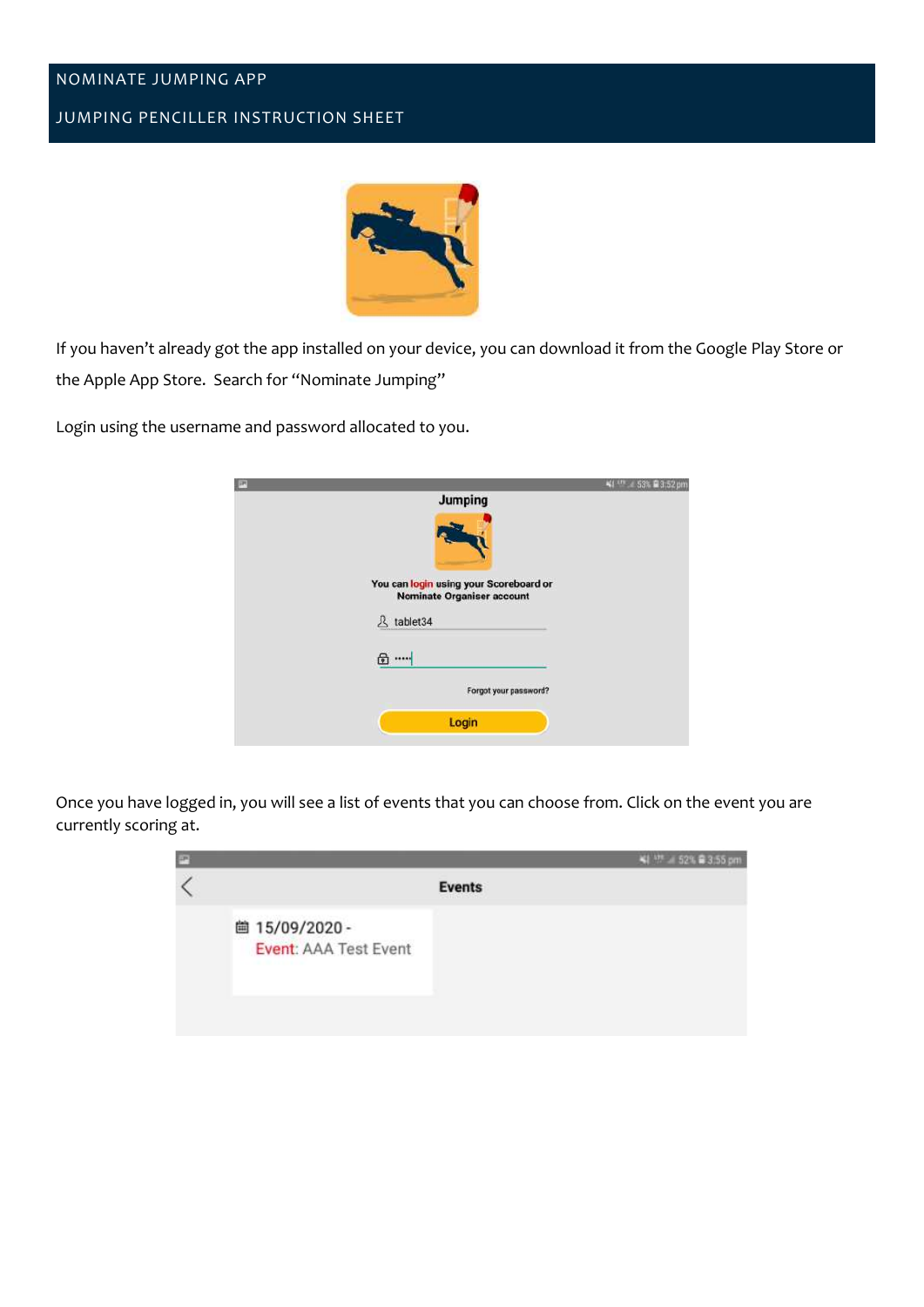Once the event has been selected, click on Show Jumping/Stadium Jumping.



You will then see a list of classes that you can score for. Make sure you select the correct height. You will need to come back out to this page to change to a different class when the current class has finished.

| E |                                  | 当 <sup>116</sup> 4:51% 自4:00 pm        |
|---|----------------------------------|----------------------------------------|
|   |                                  | <b>Cross Country Classes</b>           |
|   | No: 02 - Eventing<br>Class: 80cm | No: 05 - Eventing<br><b>Class: 105</b> |
|   | No: 06 - Eventing<br>Class: 95cm |                                        |

Once you have selected the class, click on the jumping horse. (Ensure that the class settings have been setup already, if they haven't, click on the cog to enter jumping setup). Its easiest to turn your tablet to landscape mode as the scoring is quite wide and sits best on a sideways/landscape tablet.



You will then be taken to the jump scoring page. Click on the enter rider number box to type in rider number and click on the magnifying glass on the number page to search. Alternatively, click on the magnifying glass to bring up a full list of riders. You can scroll up and down on this list if there are more riders than will fit onto the screen. Click on select beside the rider.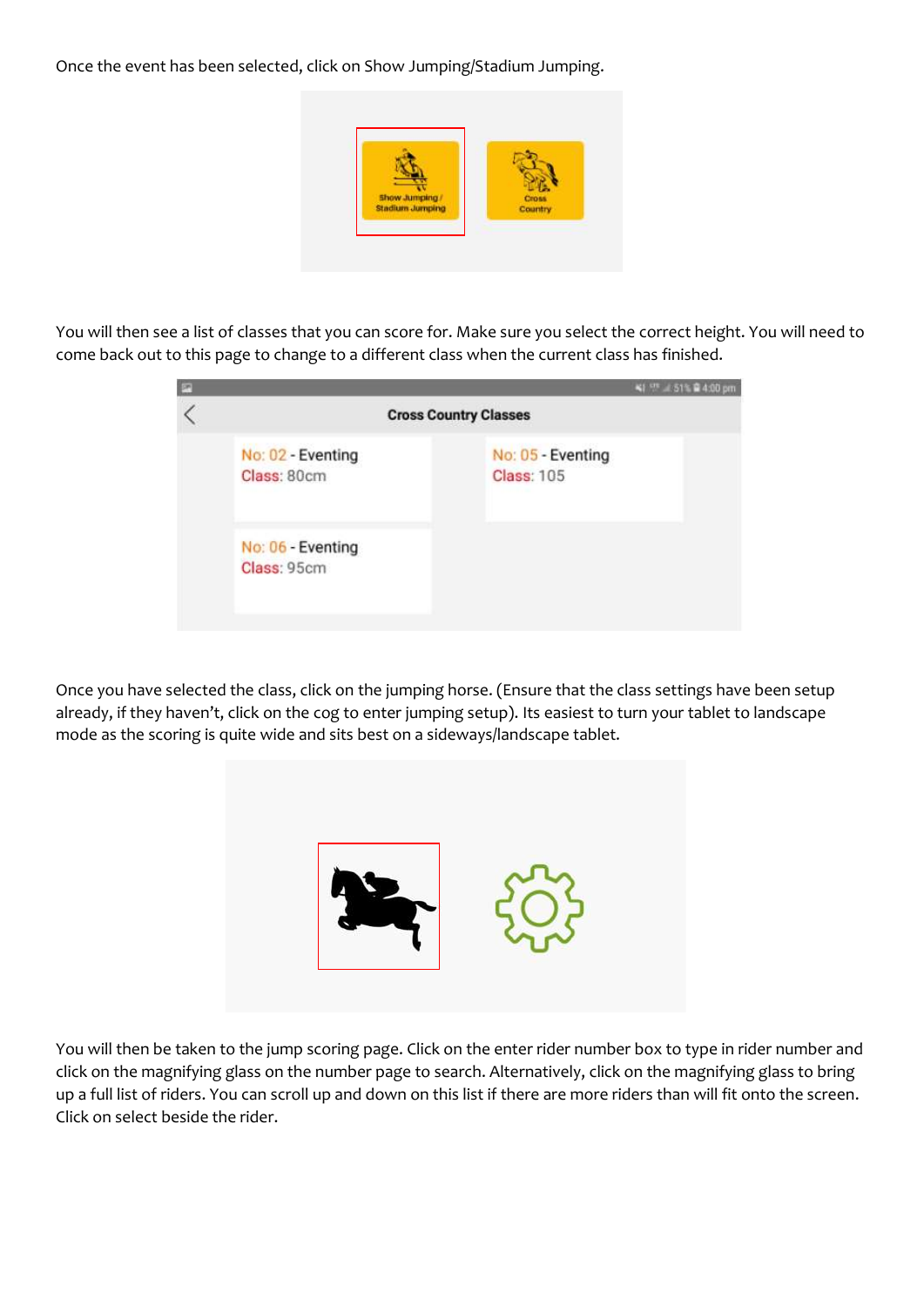

| 0.00<br><b>Рамен</b><br><b>Start</b> | Cont                         | Round <sub>1</sub>                                                                                                                                                                                                                               | Jump Faults | Time Pen<br>Time              |
|--------------------------------------|------------------------------|--------------------------------------------------------------------------------------------------------------------------------------------------------------------------------------------------------------------------------------------------|-------------|-------------------------------|
|                                      |                              | <b>Contract Contract Contract Contract Contract Contract Contract Contract Contract Contract Contract Contract Contract Contract Contract Contract Contract Contract Contract Contract Contract Contract Contract Contract Contr</b><br>$-0.014$ |             | H. Game<br><b>Hyper Yalue</b> |
|                                      |                              | С                                                                                                                                                                                                                                                | O           |                               |
|                                      |                              | 8                                                                                                                                                                                                                                                |             |                               |
|                                      | $\left( \overline{x}\right)$ |                                                                                                                                                                                                                                                  |             |                               |



Once the rider has been selected, their number, rider name and horse name will show just underneath the time box on the left side of the screen. The app will default to the first jump number, in the first round being selected.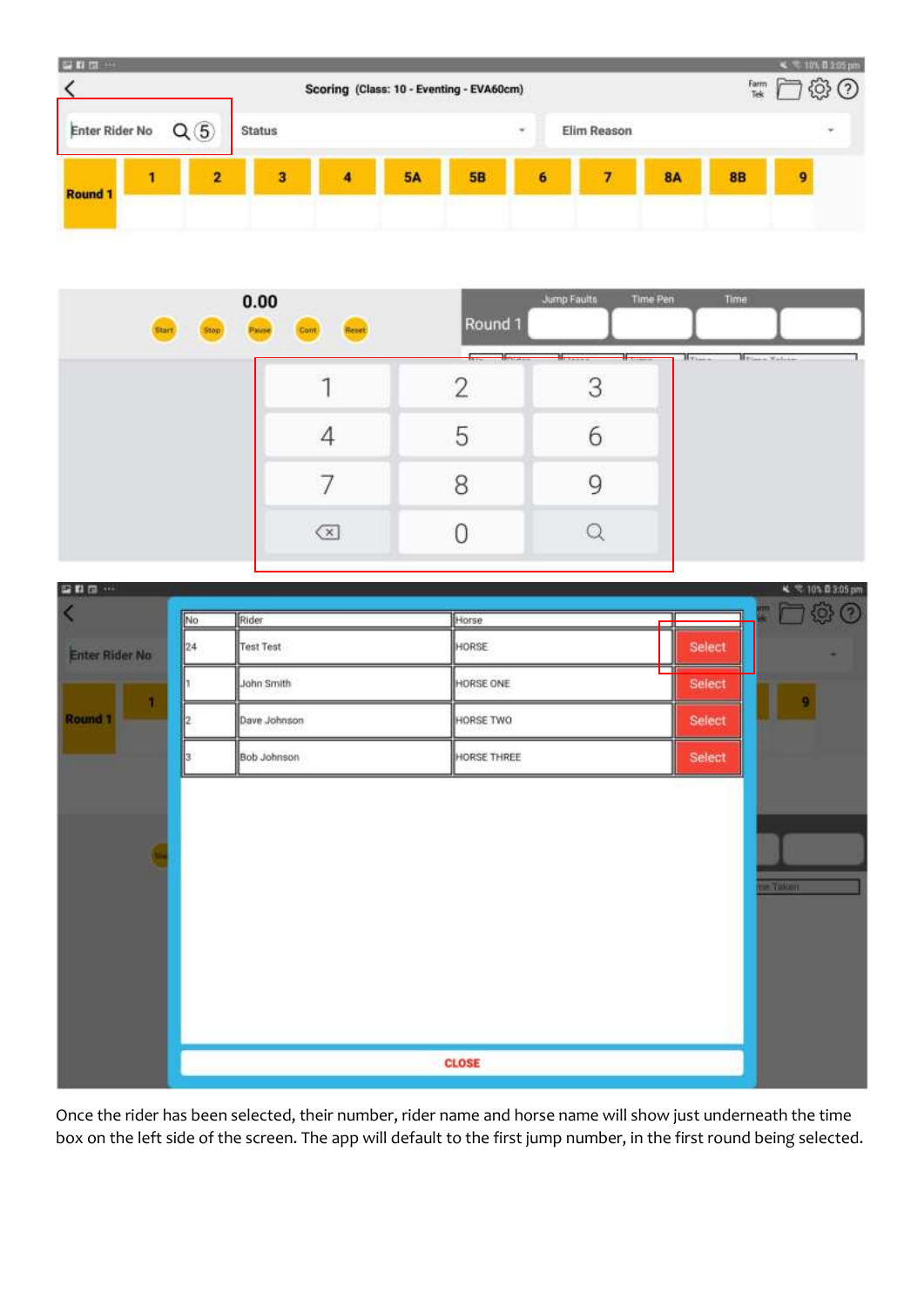

Start entering scores for each jump. There is CL = clear,  $4$  = rail down and  $4R = 1<sup>st</sup>$  refusal on the screen as a default as these are the most frequently used buttons. You can also click on the >> arrows to view more options.



If you want to use the app for timing, click on the start button to start the timer and the stop button to stop the timer. Pause will pause the timer, cont will continue the timer (unpause) and reset will clear the time. Once the stop has been clicked, the time will automatically fill into the time box. You can also use a stop watch as a timer instead. If you are doing this, click into the time box and key in the time taken.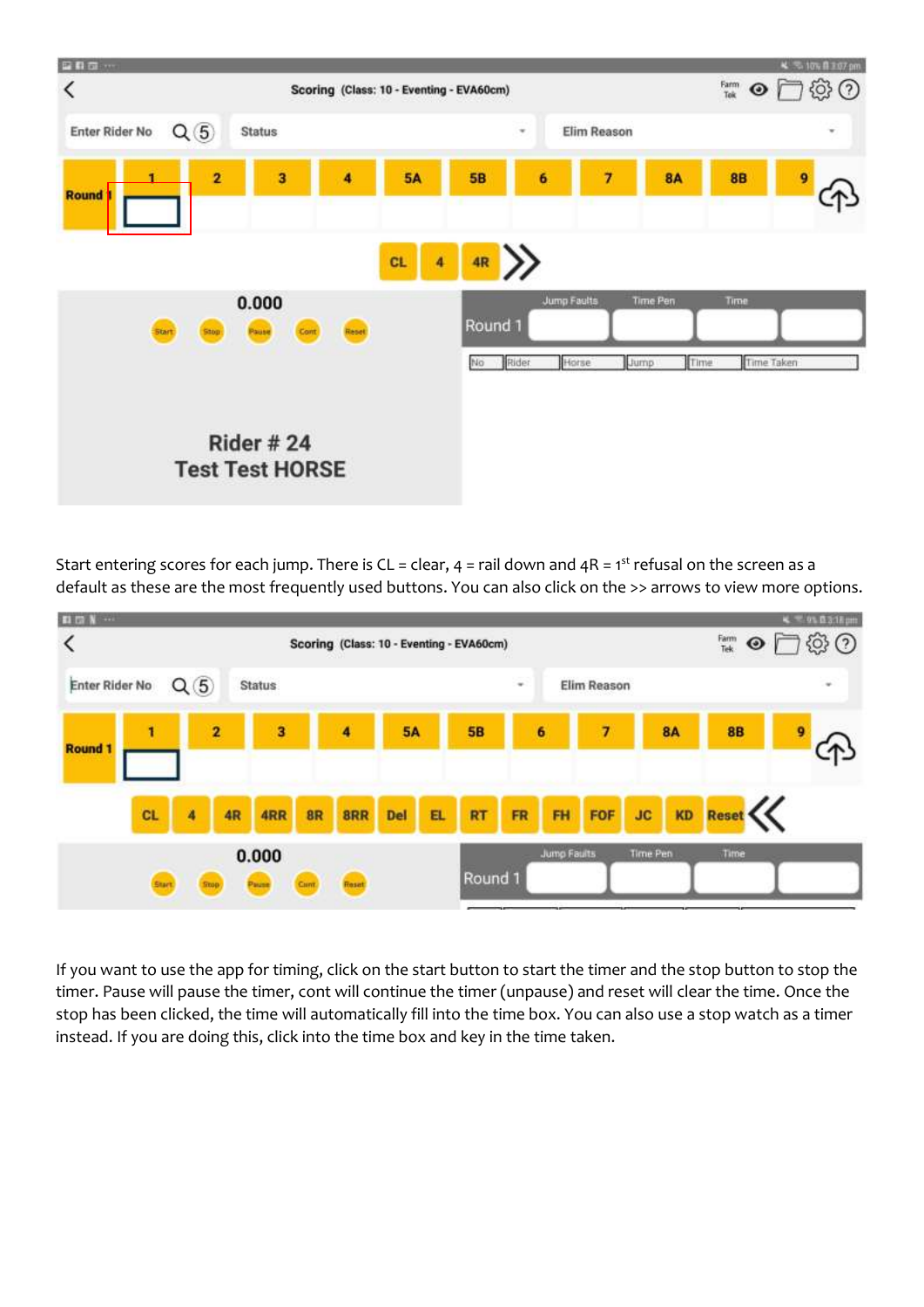

Once scores and time has been keyed in, click on the Up arrow into the cloud on the right hand side of the screen to upload the score. You don't need to wait for the score to be uploaded before continuing onto the next rider, the app will just upload in the background.



Status is a drop down menu that can be used to show Eliminated, Withdrawn or Retired (there is also a RT button for retired in the app and other buttons which will allow for eliminations such as FH or FR for falls). If you are using Eliminated, its best to put in an Eliminated reason as well. Again, if you have used the buttons on the jumps for this, this will be filled in automatically.

The eye button will give a preview of the score and can also be used to upload if needed from there.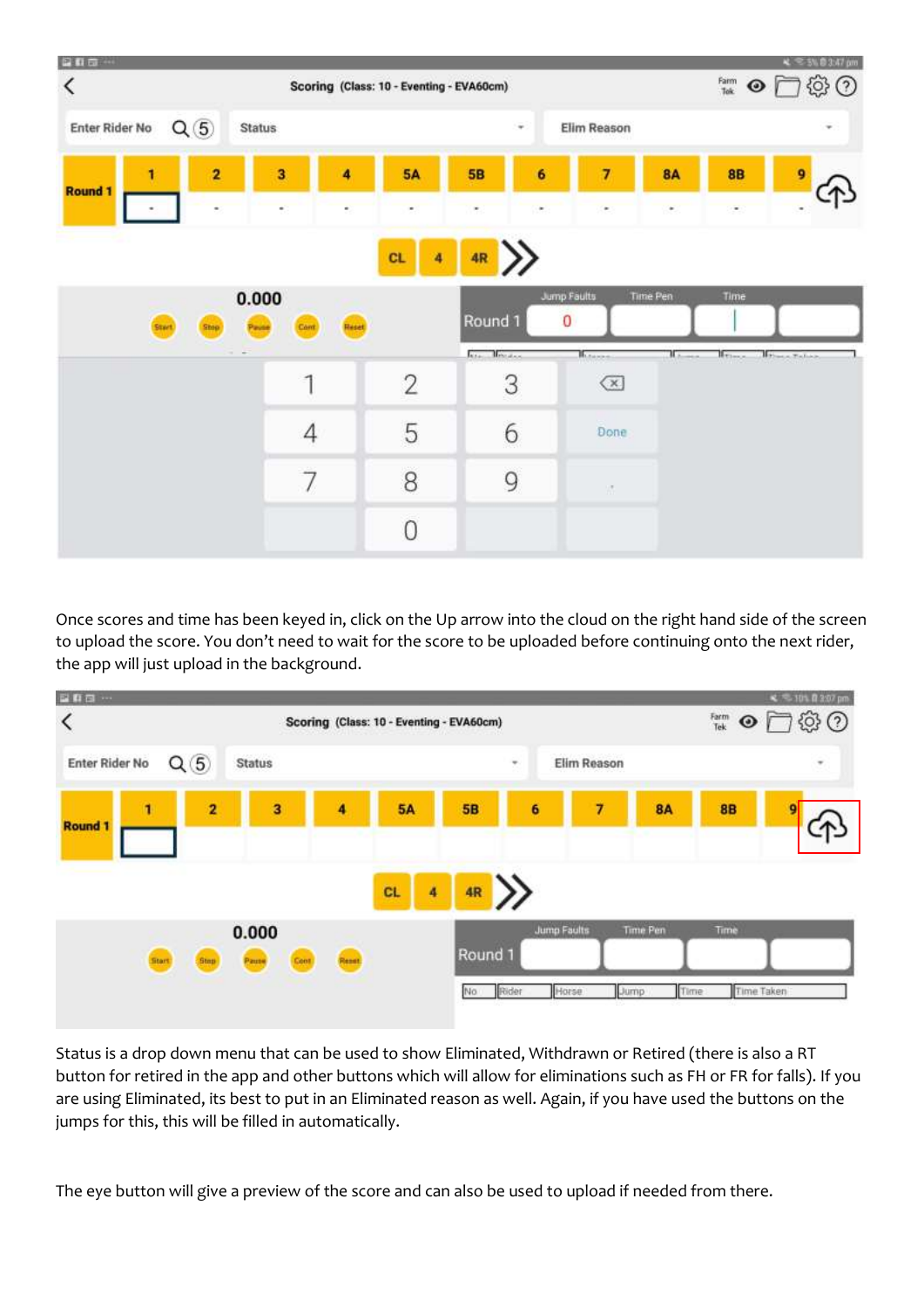| 国前四 …                   |                 |               |                                          |                                                |         |            |               |                    |    | $4 = 96.0325 \text{ pm}$ |  |
|-------------------------|-----------------|---------------|------------------------------------------|------------------------------------------------|---------|------------|---------------|--------------------|----|--------------------------|--|
| $\blacktriangle$        |                 |               | Scoring (Class: 10 - Eventing - EVA60cm) |                                                |         |            |               |                    |    |                          |  |
| Enter Rider No Q (5)    |                 | <b>Status</b> |                                          |                                                |         | ٠          | Elim Reason   |                    |    |                          |  |
| п<br>Round <sub>1</sub> | ż.              | 8             | л                                        | 5A                                             | 58      | 6          | 7             | <b>8A</b>          | 88 | G                        |  |
| GL                      | Horne           | Rider No #24  | <b>HORSE</b> Time                        |                                                | Round 1 | 4.085 Time |               | Round <sub>2</sub> |    |                          |  |
|                         | Rider<br>Status | Elim Reason   |                                          | <b>Test Test</b> Jump Faults<br>Time penalties |         |            |               |                    |    |                          |  |
|                         |                 |               | <b>CANCEL</b>                            |                                                |         |            | <b>UPLOAD</b> | me Tallen:         |    |                          |  |

The folder button will show all riders in the class and whether they have or haven't been uploaded. If you have internet issues, you can come in here and bulk upload any that haven't been by clicking on the up arrow into the cloud. The preview button beside each rider will give a preview of their overall score.



|         | 四日日…<br>≤ 10 83.8 3.33 pm  |      |      |            |            |         |  |  |  |  |
|---------|----------------------------|------|------|------------|------------|---------|--|--|--|--|
| History |                            |      |      |            |            |         |  |  |  |  |
| No      | Horse / Rider              | Jump | Time | Time Taken | Uploaded   |         |  |  |  |  |
|         | HORSE ONE<br>John Smith    |      |      | 48.24      | Incomplete | Preview |  |  |  |  |
| þ2      | HORSE TWO<br>Dave Johnson  |      |      |            | Incomplete | Preview |  |  |  |  |
| þ       | HORSE THREE<br>Bob Johnson |      |      |            | Incomplete | Preview |  |  |  |  |
| 24      | HORSE<br>Test Test         | 136  |      | 50.87      | YES        | Preview |  |  |  |  |

The cog button will take you to the settings screen, where time allowed and efforts can be configured. Please see Jumping setup instructions for more information on the settings area.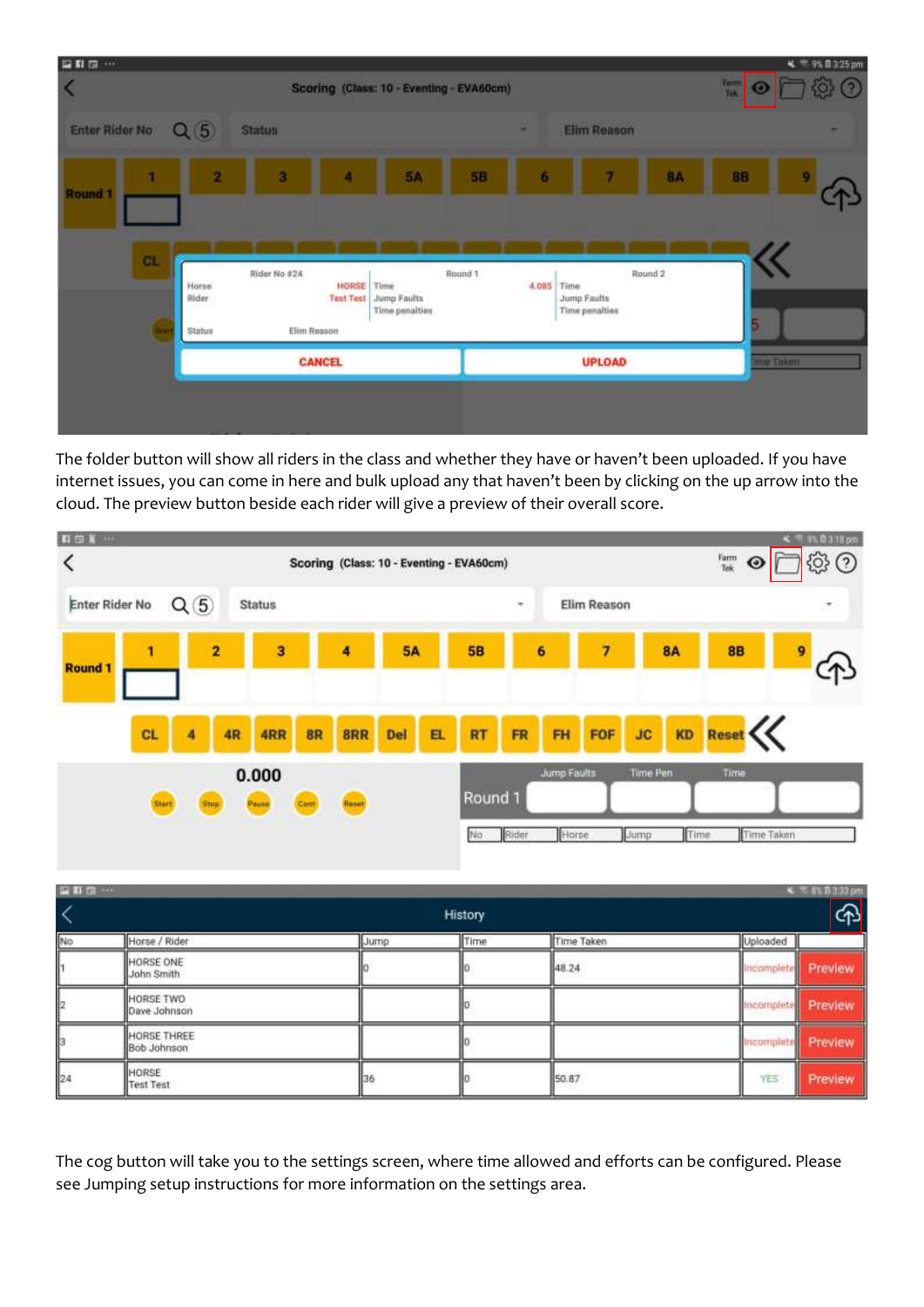

The ? question mark button will give you more information on what each of the score buttons means (ie CL = Clear).